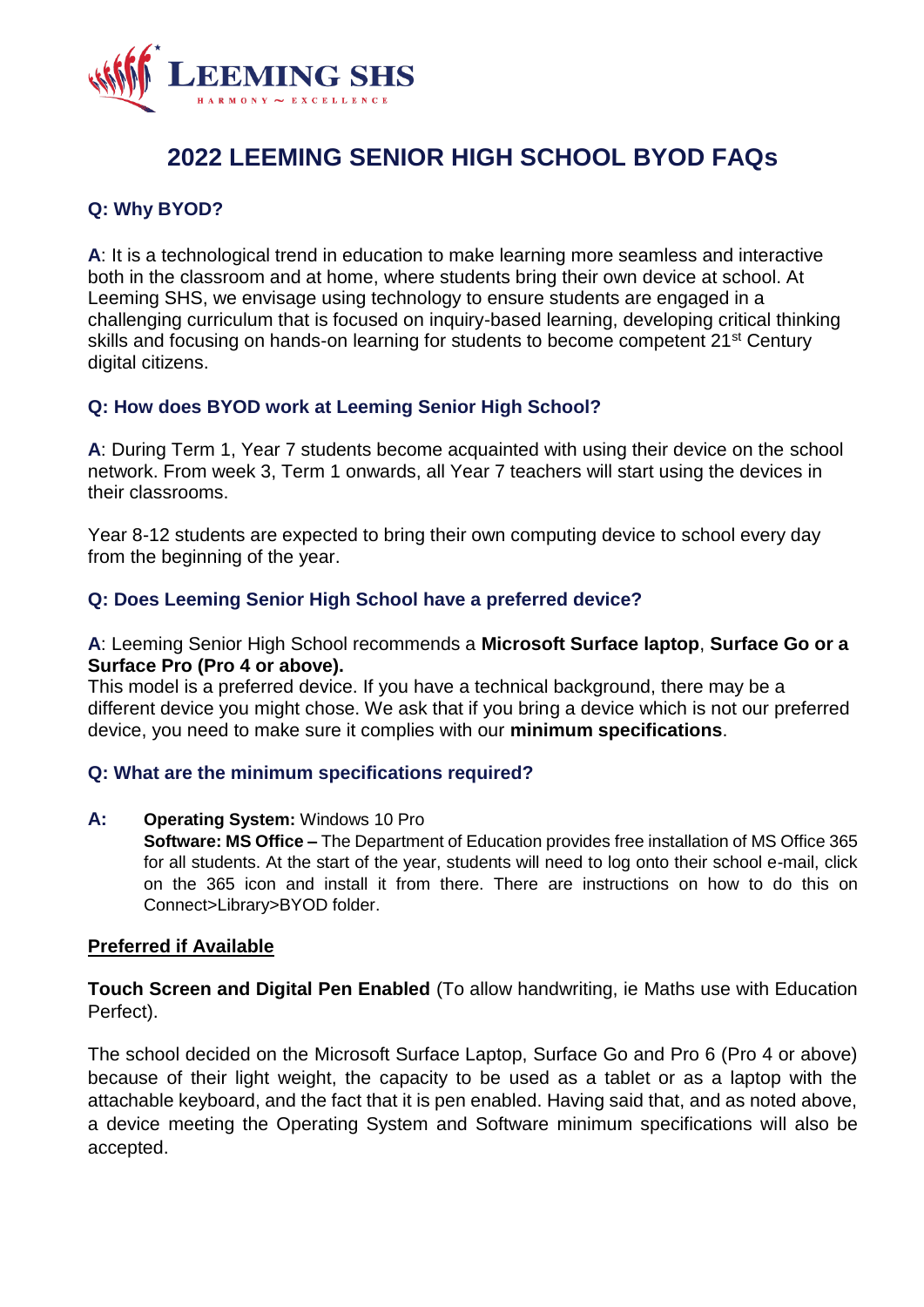

## **Q: Is there a recommended supplier?**

**A**: **JB Education** is Leeming SHS's preferred supplier for 2022. The Leeming SHS Portal has a range of devices/prices that meet the minimum specifications required to connect to the school network.

**Website**:<https://www.jbeducation.com.au/byod/>

#### **Password**: leemingshs2022

Orders can be made via the JB Education Leeming Senior High School Portal and the store you wish to collect your device from can be selected.

JB Education has presented a range of devices/prices that all meet the minimum specifications to enable connection to the school network.

## **Q: Can I buy my device from an alternative supplier?**

**A**: You can choose to buy your device from any supplier as long as you ensure that the device meets the minimum specifications and that the repair/replacement policy allows for a quick turnaround should it be required.

## **Q: Why do I need Windows 10 Pro?**

**A:** Devices need Windows 10 Pro for connectivity to the school network. If your device has Windows Home, you can purchase an upgrade online.

#### **Q: My child has a MacBook from primary school – is that ok?**

**A**: Yes, MacBooks are able to be connected to the school network and they can also get the free version of Office 365 once students have started school. However, please be aware that there is limited functionality i.e.- some websites do not load properly and they do not have touch screen.

#### **Q: Who owns the device?**

**A**: At all times the device is owned by the student/parents. It is recommended that parents have access to the device and occasionally check the software, apps and other files saves on the computer to ensure that they are legal, ethical and suitable for school.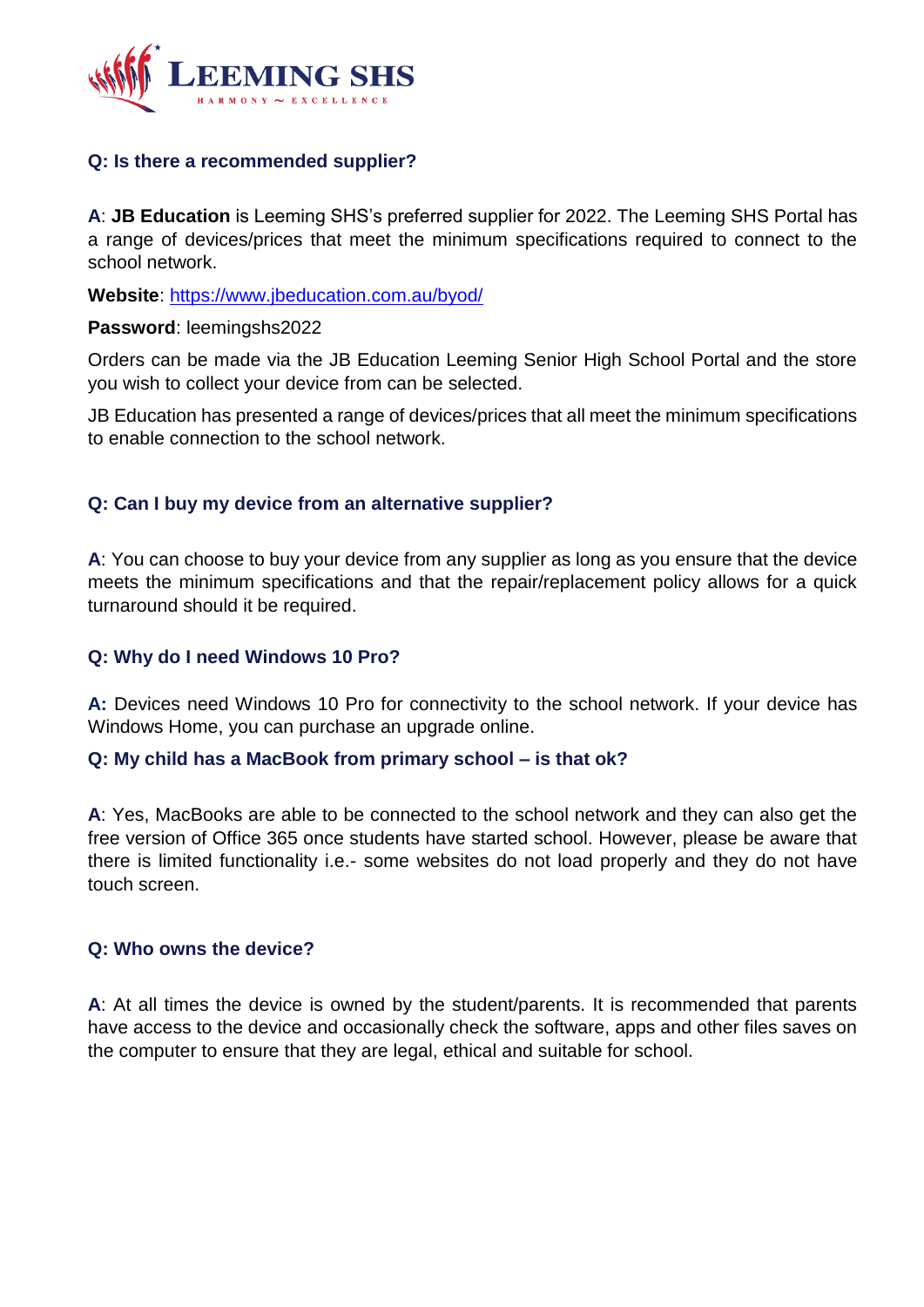

# **Q: Does my child need to take the device to school every day?**

**A**: Yes, it is part of the BYOD Agreement that all students bring their device to school every day, fully charged from day 1. (Year 7 students will be directed by their Digital Literacy teacher when to bring their device in to be set up towards the end of Term 1 – ready for Term 2.)

## **Q: Will my child use the device in every lesson?**

**A:** No, there are some learning areas that will use the devices regularly whereas other areas may not. Teachers are developing programs that incorporate the use of the technologies available to enrich the learning experiences of the students.

## **Q: Is the digital pen necessary?**

**A:** Electronic platforms used in the school require a digital pen and touch screen.

(ie Maths: Education Perfect)

# **Q: What are my child's responsibilities when bringing the Notebooks/Tablets to school?**

**A**: In agreeing to take part in this program, students are agreeing to use their device in an ethical, legal and responsible manner at all times – ie at school and also at home.

Students and parents must ensure that:

- **The School Network & BYOD User Agreement is adhered to.**
- The ICT Policy of the School is adhered to. Students must at all times use their device and the school network in a responsible manner. Normal school rules will apply to all inappropriate behaviours and use.
- They comply with all laws that apply to the internet, communications and copyright (eq cyber bullying and plagiarism will not be tolerated).
- Privacy and security (of the student and others) will be respected, unauthorised personal information will not be shared and no attempt will be made to access personal information of others.
- Illegal copies of software, games, music files etc., are not installed/downloaded on the device for use or sharing at school.